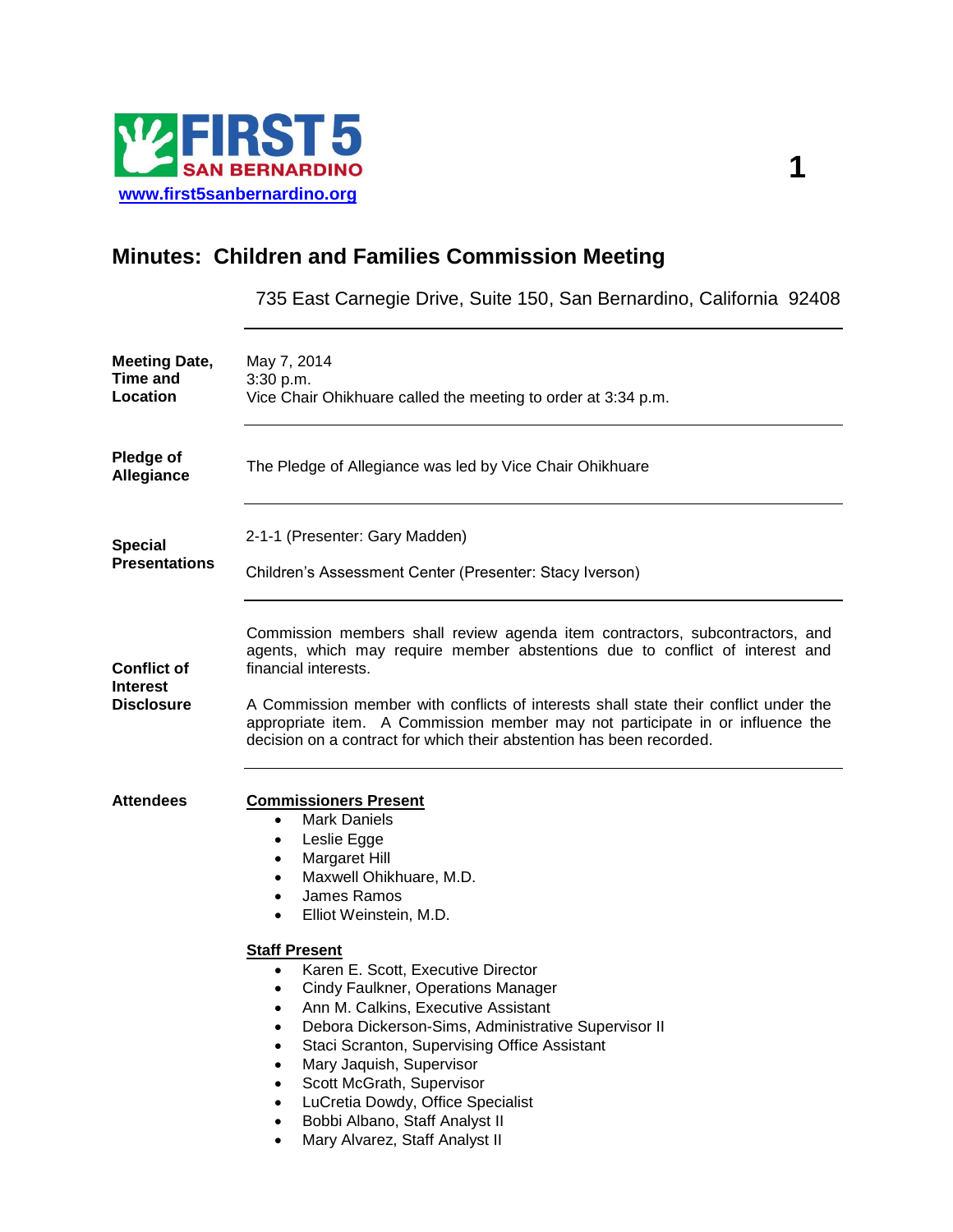- Chrystina Smith-Rasshan, Staff Analyst II
- Ronnie Thomas, Staff Analyst II

**Report – Karen E. Scott Talk, Read, Sing** Perhaps you've seen it! First 5 California has launched a major media campaign to emphasize the importance of early brain development and language development. 30-second TV spots in English and Spanish are airing on broadcast and cable television throughout the state. It is estimated that the campaign will reach over 92% of parents in California.

> In San Bernardino County, we have already invested in our own informative commercial through cable network that introduces First 5 San Bernardino and our mission. It is perfect timing to explore ways to enhance and refresh our messaging. Look for more information and events to come but for now remember: TALK, READ, SING!!

## **Birth to 5: Watch Me Thrive!**

*Birth to 5: Watch Me Thrive!* is a new coordinated federal effort to encourage developmental and behavioral screening and support for children, families, and the providers who care for them. See more information on page 1.

As you remember, First 5 engaged in its Oral Health Campaigns from February through March 2014. I am proud to share that the little guy on page 3 of the ED report is my grandson, Rowan, who visited the dentist at one year of age and was all smiles!

**Consent** A motion was made by Commissioner Weinstein and seconded by Commissioner Hill to approve the Consent Item. Without further comment or objection, motion carried by unanimous vote.

| Item No. | <b>CONSENT</b>                                                                                                     |
|----------|--------------------------------------------------------------------------------------------------------------------|
|          | Approve minutes of March 5, 2014 Commission Meeting.<br>(Presenter: Ann M. Calkins, Executive Assistant, 252-4252) |

| Item No. | <b>DISCUSSION</b>                                                                                                                                                                                                                                                                                                                                                            |
|----------|------------------------------------------------------------------------------------------------------------------------------------------------------------------------------------------------------------------------------------------------------------------------------------------------------------------------------------------------------------------------------|
| 2        | Authorize action of the Executive Director in issuing letter of intent to participate in<br>the First 5 Service Corps program for Fiscal Year 2014-2015 and authorize<br>\$81,040 funding match for four (4) AmeriCorps service member positions to<br>provide school readiness services for fiscal year 2014-2015.<br>(Presenter: Mary Alvarez, Staff Analyst II, 252-4258) |
|          | Discussion:<br><b>None</b>                                                                                                                                                                                                                                                                                                                                                   |
|          | A motion was made by Commissioner Ramos and seconded by Commissioner<br>Egge to authorize Agenda Item 2. Without further comment or objection, motion<br>carried.                                                                                                                                                                                                            |
|          | <b>Public Comment:</b><br>None                                                                                                                                                                                                                                                                                                                                               |

**Executive Director**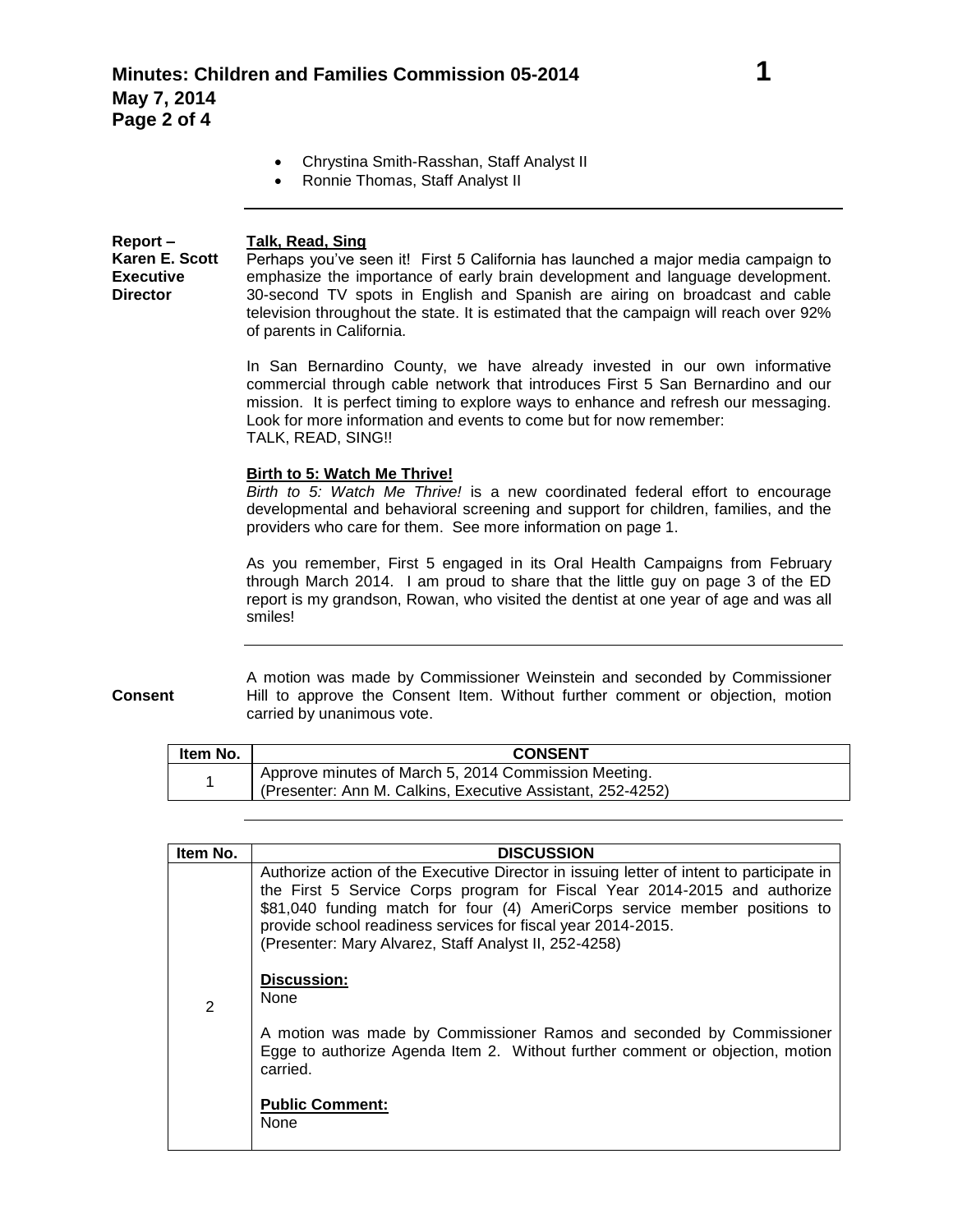|   | Approve Discharge of Accountability for Outstanding Balances on Overpayments<br>and Advances to Contracted Agencies.<br>(Presenter: Debora Dickerson-Sims, Administrative Supervisor, 387-1505)                                                                                                                                         |
|---|-----------------------------------------------------------------------------------------------------------------------------------------------------------------------------------------------------------------------------------------------------------------------------------------------------------------------------------------|
|   | Discussion:<br><b>None</b>                                                                                                                                                                                                                                                                                                              |
|   |                                                                                                                                                                                                                                                                                                                                         |
| 3 | A motion was made by Commissioner Ramos and seconded by Commissioner<br>Weinstein to approve Agenda Item 3. Commission Counsel Regina Coleman<br>suggested amending the motion to include the dollar amount of \$54,851.39 in the<br>Recommendation. Motion was so amended and without further comment or<br>objection, motion carried. |
|   | <b>Public Comment:</b>                                                                                                                                                                                                                                                                                                                  |
|   | None                                                                                                                                                                                                                                                                                                                                    |

| Item No.       | <b>INFORMATION</b>                                                                                                                                                                                                                                                                                                                                                                                                                                                                                                                                                                                                                                                                                                                                                                                                                                                                                                                                                                                                                         |
|----------------|--------------------------------------------------------------------------------------------------------------------------------------------------------------------------------------------------------------------------------------------------------------------------------------------------------------------------------------------------------------------------------------------------------------------------------------------------------------------------------------------------------------------------------------------------------------------------------------------------------------------------------------------------------------------------------------------------------------------------------------------------------------------------------------------------------------------------------------------------------------------------------------------------------------------------------------------------------------------------------------------------------------------------------------------|
|                | Receive Information on Asset Mapping for Muscoy and Joshua Tree<br>(Presenter: Scott McGrath, Supervisor, 252-4259; Dr. Joelle Greene,<br>Matthew Kronz, Anna Cruz - Harder+Co.)                                                                                                                                                                                                                                                                                                                                                                                                                                                                                                                                                                                                                                                                                                                                                                                                                                                           |
| $\overline{4}$ | Discussion:<br>Commissioner Hill asked if the communities have viewed these final reports. Dr.<br>Greene stated the information has not yet reached those communities. Needed to<br>present to the Commission first. The other cities who participated have received<br>their reports. Scott McGrath reminded the Commission and public that the<br>intention of these reports was to obtain the perspective from the community and<br>not service providers. Commissioner Ramos stated it was good to see Joshua<br>Tree added to this report which shows they have concerns that need to be<br>addressed and that they are not neglected. Commissioner Daniels suggested that<br>Twentynine Palms be included in the next report. Vice Chair Ohikhuare stated<br>there might be a second round of these meetings in order to reach additional areas<br>that have been missed. Commissioner Ramos stated that once the final report is<br>received this might be an item to place on the Board of Supervisors agenda for<br>their review. |

| <b>Public Comment</b>                    | Conrado Barzaga, M.D., Center for Oral Health; Beverly Speak, Kids Come First;<br>Kathy Kinley, Kids Come First; Salvador Guiterrez, Reach Out - Latino Health<br>Collaborative |
|------------------------------------------|---------------------------------------------------------------------------------------------------------------------------------------------------------------------------------|
| <b>Commissioner</b><br><b>Roundtable</b> | None                                                                                                                                                                            |
| <b>Adjournment</b>                       | A motion was made by Commissioner Egge and seconded by Commissioner<br>Ramos to adjourn the meeting. Without further comment or objection, meeting<br>adjourned at 4:57 p.m.    |